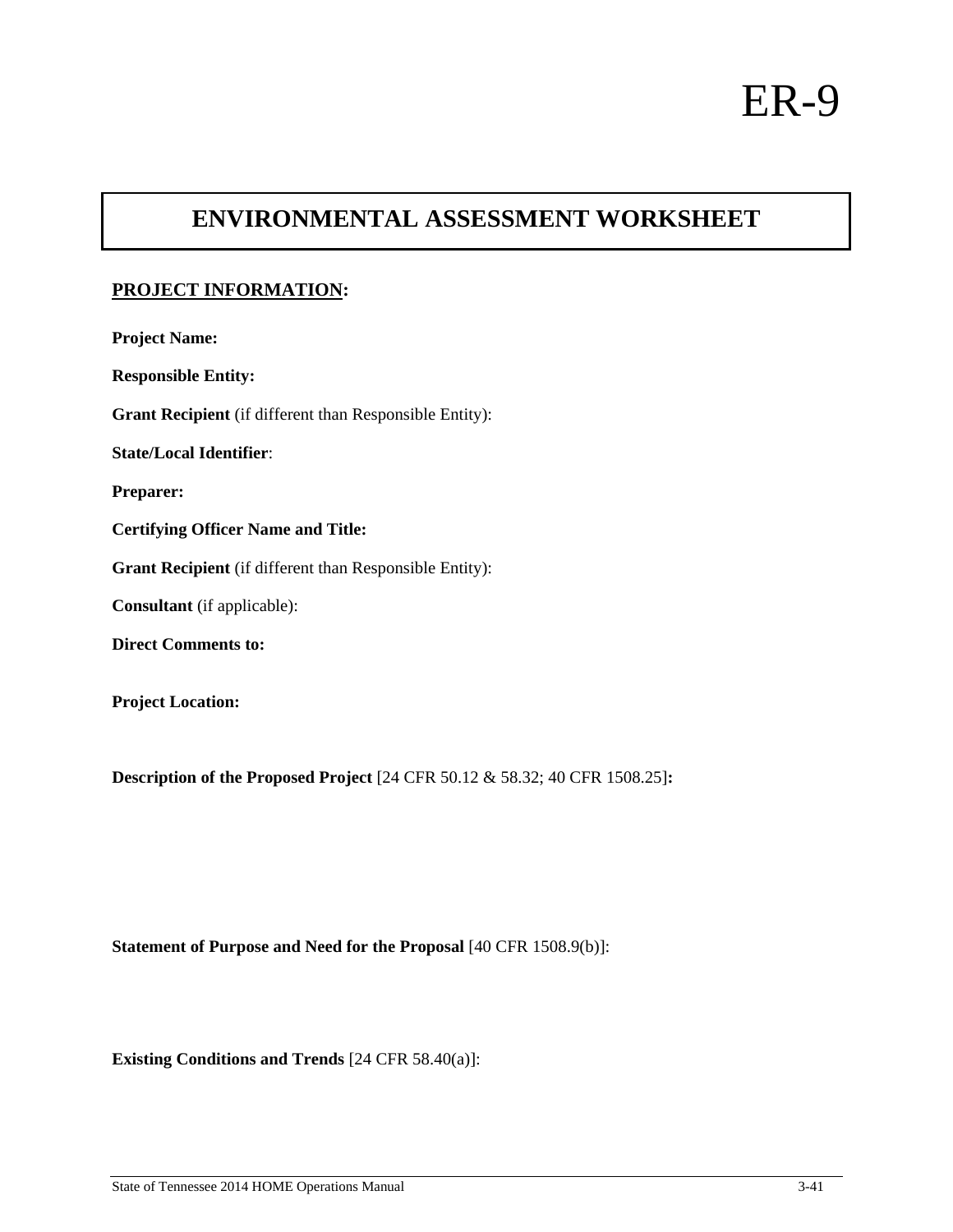### **Funding Information:**

| <b>Grant Number</b> | <b>HUD Program</b> | <b>Funding Amount</b> |
|---------------------|--------------------|-----------------------|
|                     |                    |                       |
|                     |                    |                       |

### **Estimated Total HUD Funded Amount:**

**Estimated Total Project Cost** (HUD and non-HUD funds) [24 CFR 58.32(d)]**:**

# **Compliance with 24 CFR 50.4, 58.5, and 58.6 Laws and Authorities**

Record below the compliance or conformance determinations for each statute, executive order, or regulation. Provide credible, traceable, and supportive source documentation for each authority. Where applicable, complete the necessary reviews or consultations and obtain or note applicable permits of approvals. Clearly note citations, dates/names/titles of contacts, and page references. Attach additional documentation as appropriate.

| <b>Compliance Factors: Statutes,</b><br><b>Executive Orders, and Regulations</b><br>listed at 24 CFR §58.5 and §58.6                   | Are formal<br>compliance steps<br>or mitigation<br>required? | Compliance determinations                                                  |
|----------------------------------------------------------------------------------------------------------------------------------------|--------------------------------------------------------------|----------------------------------------------------------------------------|
|                                                                                                                                        |                                                              | STATUTES, EXECUTIVE ORDERS, AND REGULATIONS LISTED AT 24 CFR 50.4 and 58.6 |
| <b>Airport Hazards</b>                                                                                                                 | N <sub>0</sub><br>Yes                                        |                                                                            |
| 24 CFR Part 51 Subpart D                                                                                                               |                                                              |                                                                            |
| <b>Coastal Barrier Resources</b>                                                                                                       | N <sub>0</sub><br><b>Yes</b>                                 |                                                                            |
| Coastal Barrier Resources Act, as<br>amended by the Coastal Barrier<br>Improvement Act of 1990 [16]<br><b>USC 3501]</b>                |                                                              |                                                                            |
| <b>Flood Insurance</b>                                                                                                                 | <b>Yes</b><br>N <sub>0</sub>                                 |                                                                            |
| Flood Disaster Protection Act of<br>1973 and National Flood<br>Insurance Reform Act of 1994<br>[42 USC 4001-4128 and 42 USC]<br>5154a] |                                                              |                                                                            |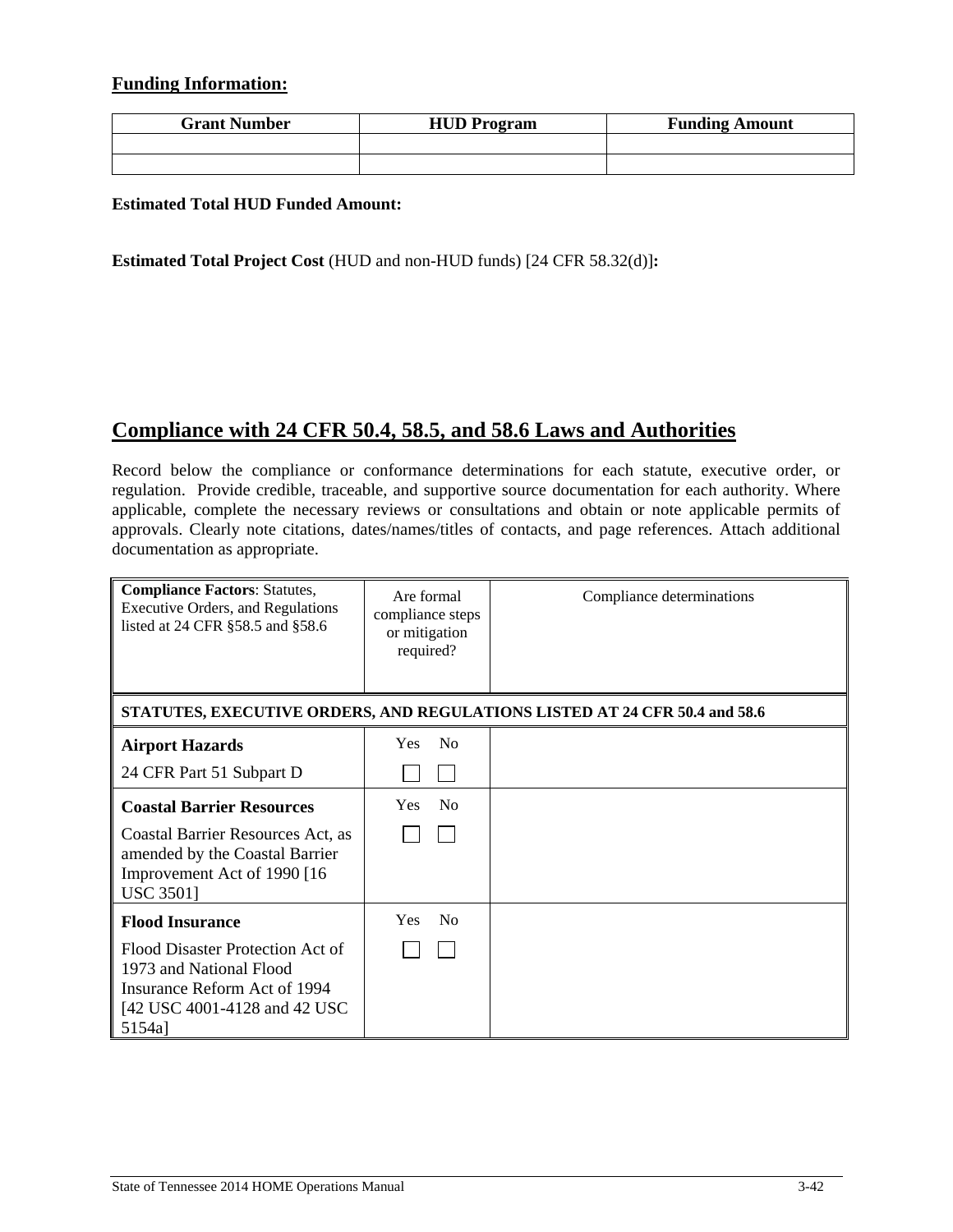| <b>Compliance Factors: Statutes,</b><br><b>Executive Orders, and Regulations</b><br>listed at 24 CFR §58.5 and §58.6 | Are formal<br>compliance steps<br>or mitigation<br>required? | Compliance determinations                                                |
|----------------------------------------------------------------------------------------------------------------------|--------------------------------------------------------------|--------------------------------------------------------------------------|
|                                                                                                                      |                                                              | STATUTES, EXECUTIVE ORDERS, AND REGULATIONS LISTED AT 24 CFR 50.4 & 58.5 |
| <b>Clean Air</b>                                                                                                     | No<br><b>Yes</b>                                             |                                                                          |
| Clean Air Act, as amended,<br>particularly section 176(c) & (d);<br>40 CFR Parts 6, 51, 93                           |                                                              |                                                                          |
| <b>Coastal Zone Management</b>                                                                                       | N <sub>o</sub><br>Yes                                        |                                                                          |
| Coastal Zone Management Act,<br>sections $307(c)$ & (d)                                                              |                                                              |                                                                          |
| <b>Contamination and Toxic</b><br><b>Substances</b>                                                                  | N <sub>o</sub><br>Yes                                        |                                                                          |
| 24 CFR Part 50.3(i) & 58.5(i)(2)                                                                                     |                                                              |                                                                          |
| <b>Endangered Species</b>                                                                                            | N <sub>o</sub><br>Yes                                        |                                                                          |
| Endangered Species Act of 1973,<br>particularly section 7; 50 CFR<br>Part 402                                        |                                                              |                                                                          |
| <b>Explosive and Flammable</b><br><b>Hazards</b>                                                                     | Yes<br>N <sub>o</sub>                                        |                                                                          |
| 24 CFR Part 51 Subpart C                                                                                             |                                                              |                                                                          |
| <b>Farmlands Protection</b>                                                                                          | Yes<br>N <sub>0</sub>                                        |                                                                          |
| <b>Farmland Protection Policy Act</b><br>of 1981, particularly sections<br>1504(b) and 1541; 7 CFR Part<br>658       |                                                              |                                                                          |
| <b>Floodplain Management</b>                                                                                         | Yes<br>N <sub>o</sub>                                        |                                                                          |
| Executive Order 11988,<br>particularly section $2(a)$ ; 24 CFR<br>Part 55                                            |                                                              |                                                                          |
| <b>Historic Preservation</b>                                                                                         | N <sub>o</sub><br>Yes                                        |                                                                          |
| <b>National Historic Preservation</b><br>Act of 1966, particularly sections<br>106 and 110; 36 CFR Part 800          |                                                              |                                                                          |
| <b>Noise Abatement and Control</b>                                                                                   | Yes<br>N <sub>0</sub>                                        |                                                                          |
| Noise Control Act of 1972, as<br>amended by the Quiet<br>Communities Act of 1978; 24<br>CFR Part 51 Subpart B        |                                                              |                                                                          |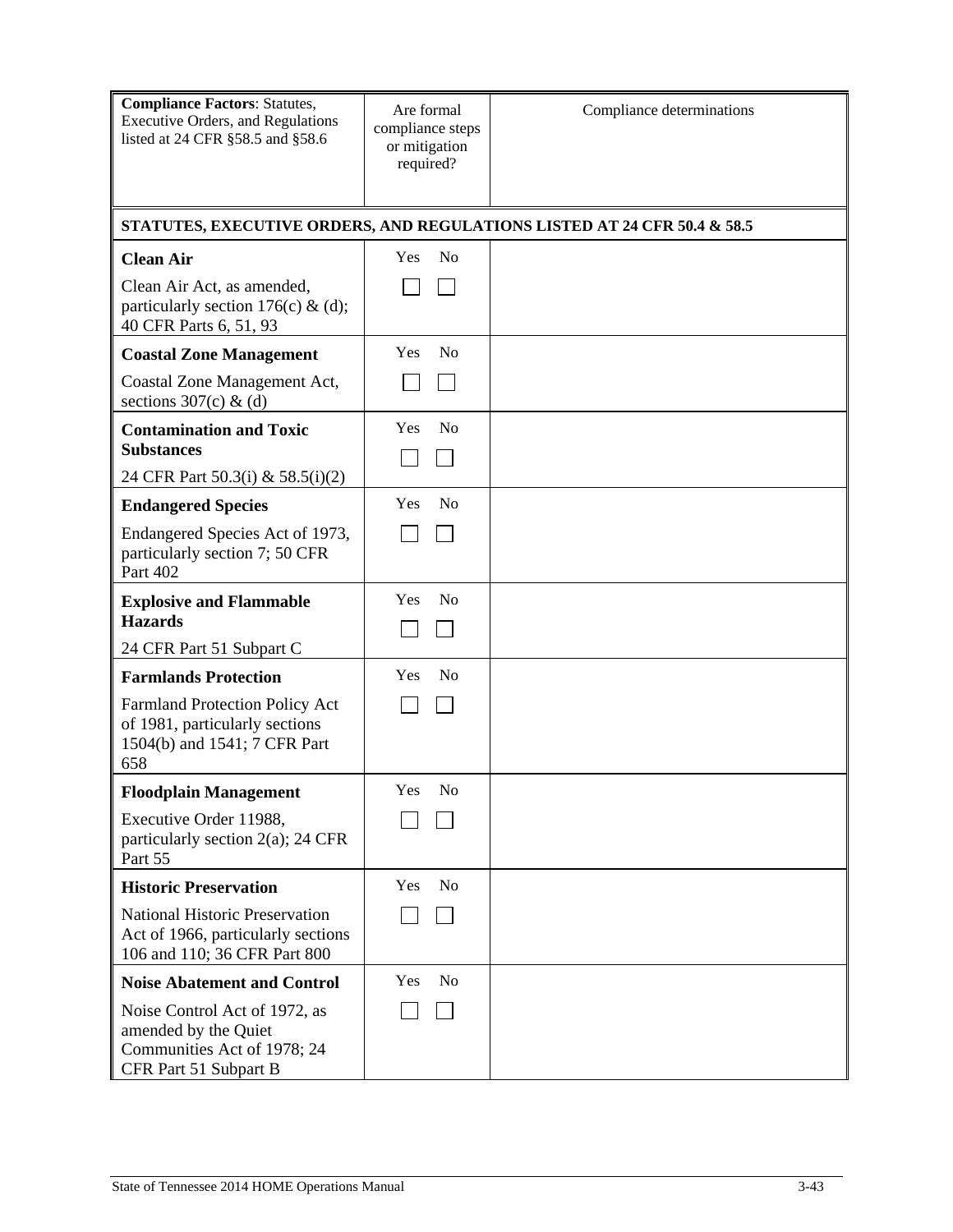| <b>Compliance Factors: Statutes,</b><br><b>Executive Orders, and</b><br><b>Regulations listed at 24 CFR</b><br>§58.5 and §58.6 | Are formal<br>compliance steps<br>or mitigation<br>required? | Compliance determinations |  |
|--------------------------------------------------------------------------------------------------------------------------------|--------------------------------------------------------------|---------------------------|--|
| <b>Sole Source Aquifers</b>                                                                                                    | N <sub>0</sub><br><b>Yes</b>                                 |                           |  |
| Safe Drinking Water Act of 1974,<br>as amended, particularly section<br>1424(e); 40 CFR Part 149                               |                                                              |                           |  |
| <b>Wetlands Protection</b>                                                                                                     | N <sub>0</sub><br><b>Yes</b>                                 |                           |  |
| Executive Order 11990,<br>particularly sections 2 and 5                                                                        |                                                              |                           |  |
| <b>Wild and Scenic Rivers</b><br>Wild and Scenic Rivers Act of<br>1968, particularly section 7(b)<br>and $(c)$                 | <b>Yes</b><br>N <sub>0</sub>                                 |                           |  |
| <b>ENVIRONMENTAL JUSTICE</b>                                                                                                   |                                                              |                           |  |
| <b>Environmental Justice</b>                                                                                                   | N <sub>0</sub><br>Yes                                        |                           |  |
| <b>Executive Order 12898</b>                                                                                                   |                                                              |                           |  |

**Environmental Assessment Factors** [24 CFR 58.40; Ref. 40 CFR 1508.8 &1508.27] Recorded below is the qualitative and quantitative significance of the effects of the proposal on the character, features and resources of the project area. Each factor has been evaluated and documented, as appropriate and in proportion to its relevance to the proposed action. Verifiable source documentation has been provided and described in support of each determination, as appropriate. Credible, traceable and supportive source documentation for each authority has been provided. Where applicable, the necessary reviews or consultations have been completed and applicable permits of approvals have been obtained or noted. Citations, dates/names/titles of contacts, and page references are clear. Additional documentation is attached, as appropriate. **All conditions, attenuation or mitigation measures have been clearly identified.**

**Impact Codes**: Use an impact code from the following list to make the determination of impact for each factor.

- **(1)** Minor beneficial impact
- **(2)** No impact anticipated
- **(3)** Minor Adverse Impact May require mitigation

**(4)** Significant or potentially significant impact requiring avoidance or modification which may require an Environmental Impact Statement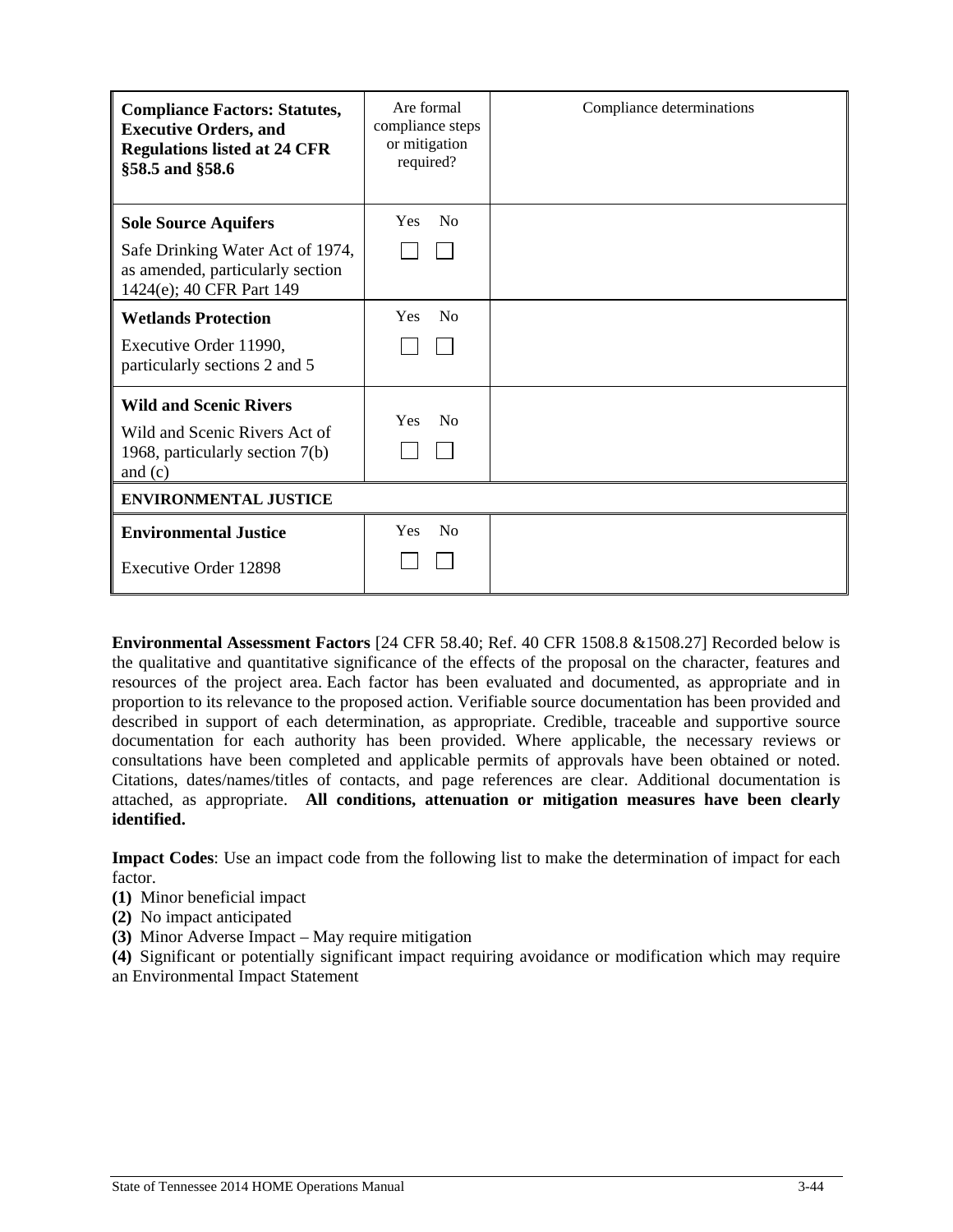| Environmental<br><b>Assessment Factor</b>                                                    | Impact<br>Code          | <b>Impact Evaluation</b> |  |  |  |
|----------------------------------------------------------------------------------------------|-------------------------|--------------------------|--|--|--|
|                                                                                              | <b>LAND DEVELOPMENT</b> |                          |  |  |  |
| Conformance with<br>Plans / Compatible<br>Land Use and Zoning<br>/ Scale and Urban<br>Design |                         |                          |  |  |  |
| Soil Suitability/<br>Slope/Erosion/<br>Drainage/ Storm<br><b>Water Runoff</b>                |                         |                          |  |  |  |
| Hazards and<br><b>Nuisances</b><br>including Site Safety<br>and Noise                        |                         |                          |  |  |  |
| <b>Energy Consumption</b>                                                                    |                         |                          |  |  |  |

| Environmental<br><b>Assessment Factor</b>      | Impact<br>Code | <b>Impact Evaluation</b> |  |  |
|------------------------------------------------|----------------|--------------------------|--|--|
| <b>SOCIOECONOMIC</b>                           |                |                          |  |  |
| Employment and<br><b>Income Patterns</b>       |                |                          |  |  |
| Demographic Character<br>Changes, Displacement |                |                          |  |  |

| Environmental                   | Impact |                                          |
|---------------------------------|--------|------------------------------------------|
| <b>Assessment Factor</b>        | Code   | <b>Impact Evaluation</b>                 |
|                                 |        | <b>COMMUNITY FACILITIES AND SERVICES</b> |
| <b>Educational and Cultural</b> |        |                                          |
| Facilities                      |        |                                          |
| <b>Commercial Facilities</b>    |        |                                          |
| Health Care and Social          |        |                                          |
| <b>Services</b>                 |        |                                          |
| Solid Waste Disposal /          |        |                                          |
| Recycling                       |        |                                          |
| Waste Water / Sanitary          |        |                                          |
| <b>Sewers</b>                   |        |                                          |
| <b>Water Supply</b>             |        |                                          |
| Public Safety - Police,         |        |                                          |
| Fire and Emergency              |        |                                          |
| Medical                         |        |                                          |
| Parks, Open Space and           |        |                                          |
| Recreation                      |        |                                          |
| Transportation and              |        |                                          |
| Accessibility                   |        |                                          |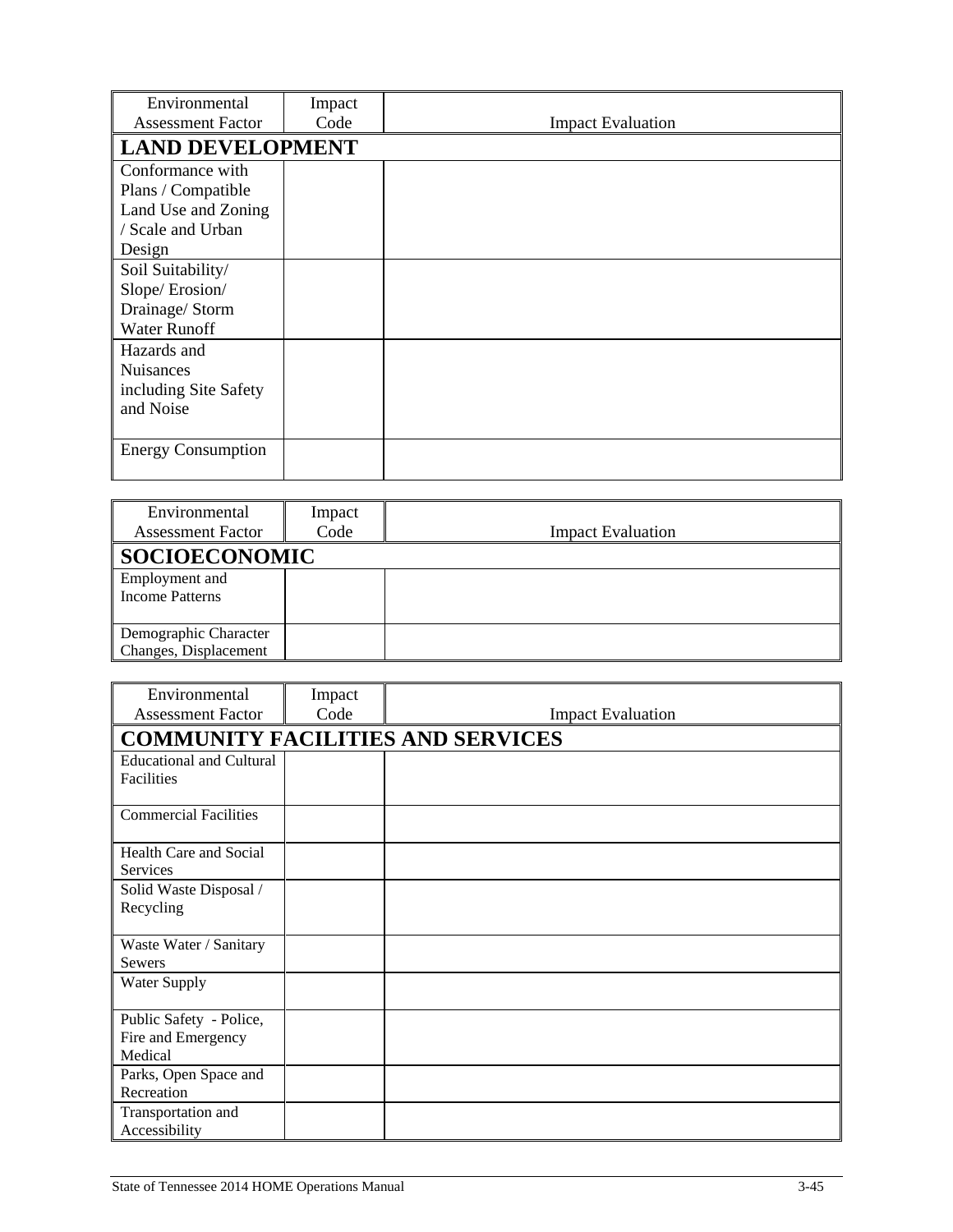| Environmental<br><b>Assessment Factor</b>                    | Impact<br>Code | <b>Impact Evaluation</b> |
|--------------------------------------------------------------|----------------|--------------------------|
| <b>NATURAL FEATURES</b>                                      |                |                          |
| <b>Unique Natural</b><br>Features.<br><b>Water Resources</b> |                |                          |
| Vegetation, Wildlife                                         |                |                          |
| <b>Other Factors</b>                                         |                |                          |

### **Additional Studies Performed**:

Field Inspection (Date and completed by):

List of Sources, Agencies and Persons Consulted [40 CFR 1508.9(b)]:

**List of Permits Obtained:** 

**Public Outreach** [24 CFR 50.23 & 58.43]**:** 

**Cumulative Impact Analysis** [24 CFR 58.32]**:** 

**Alternatives** [24 CFR 58.40(e); 40 CFR 1508.9]

**No Action Alternative** [24 CFR 58.40(e)]:

**Summary of Findings and Conclusions:**